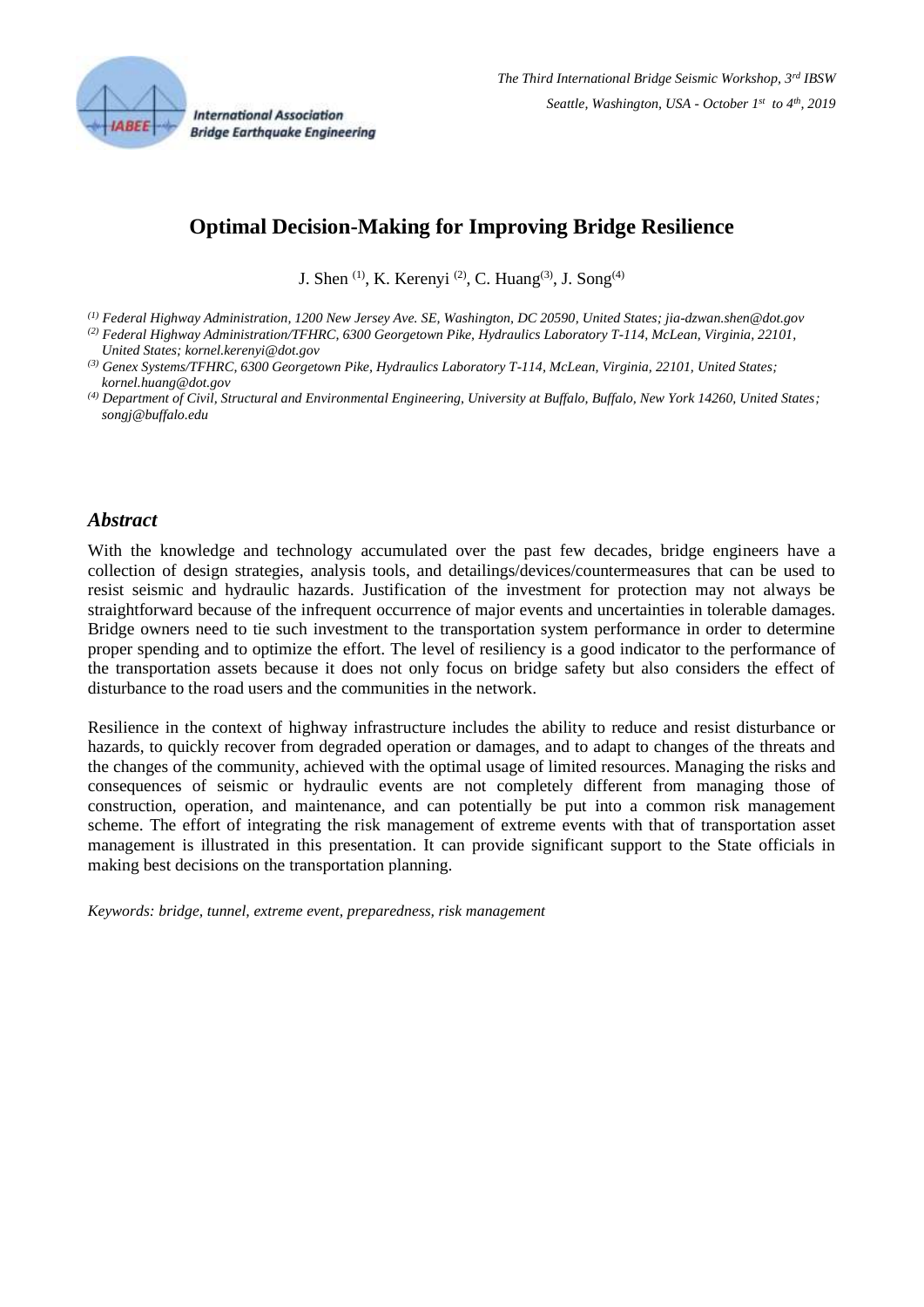*The Third International Bridge Seismic Workshop, 3rd IBSW Seattle, Washington, USA - October 1 st to 4th , 2019*

# **1. Introduction**

The disaster resilience of highway infrastructure is built on the ability of reducing and resisting disturbance, quick recovery, and adaptation. Monetary and natural resources are potentially consumed for accomplishing better resilience of the highway system. On the other hand, greater resilience would promote economic growth as well as the protection of human/natural environment. The level of possible achievement or improvement of resilience depends upon all factors involved. The decision on where and how much resource to use must be based upon good information on the potential outcomes compared among all alternative actions. While there may not yet be a universally accepted quantitative measure of resilience, many efforts have been made to provide decision-making factors concerning specific topics in highway performances. Maximizing cost saving and fiscal benefit is one of the common strategy to produce decision-making aids<sup>[\[1\]](#page-2-0)</sup>. Reliability in travel time is another common factor that supports the operational goals<sup>[\[2\]](#page-2-1)</sup>. Improvements of safety and security are of high importance to highway agencies<sup>[\[3\]](#page-2-2)[\[4\]](#page-2-3)</sup>. It is also important that sustainability considerations are taken into account to make the system economically, socially and environmentally sustainable<sup>[\[5\]](#page-2-4)</sup>.

While the topic covers very broad engineering and scientific areas, a sound risk management approach can potentially summarize the complex engineering, social, economic, and environmental demands and offer feasible engineering solutions. Risk management usually include the evaluation of likelihood of occurrence and the severity of the consequences, then choose actions accordingly. This has been applied not only to the transportation asset management<sup>[\[6\]\[](#page-3-0)[7\]](#page-3-1)</sup> but also to the corporate strategies of transportation agencies<sup>[\[8\]](#page-3-2)</sup>. Managing the risks and consequences of extreme events, such as seismic or hydraulic events, are not conceptually different from managing those of construction, operation, and maintenance, and can be put into a common risk management scheme. The special challenges come from the extreme scale of likelihood and consequences, as well as the need for cross-disciplinary knowledge and techniques. The effort of integrating the risk management of extreme events with that of transportation asset management is illustrated in this presentation. The approach can provide significant support to the State officials in making best decisions on the transportation planning. Better supporting tools and procedures for the practice are being developed in various areas of research.

# **2. Risk Management**

Regardless the type of application, a risk management includes a few general steps of establishing risk context, identifying risks, analyzing risks, evaluating risks, and then managing risks<sup>[\[8\]](#page-3-2)</sup>. The analysis and evaluation of risks include the assessment of likelihood or frequency of threats, as well as the consequence from considered incidents. High likelihood/frequency combining with severe consequences imposes the greatest risk. Unlikely/infrequent threats with low or tolerable consequences are of low risks. Other combinations yield various levels of risk levels that need to be determined in these steps.

The consequences can be and effect to the asset, including the damage to structures, impediment of functions, or future maintenance issues. The associated cost to such risk is directly related to design, repair, rehabilitation, or replacement. The consequences can also be an impact to agency missions, quality of life, public/private properties, environment, and economy. The quantification of this class of consequences can be challenging in data availability and evaluation techniques. However, when a comprehensive evaluation is possible, it gives the State DOT or Metropolitan Planning Organization managers very useful basis for making important and difficult decisions, which enable a well-balanced planning and efficient operation.

It is clear that the scope and scale of the evaluation described above can easily go beyond hand calculation or simple computer work. Tools and associated data relevant to those threats and consequences are needed for the complex assessment to support well-informed judgment. Works have been done in many different areas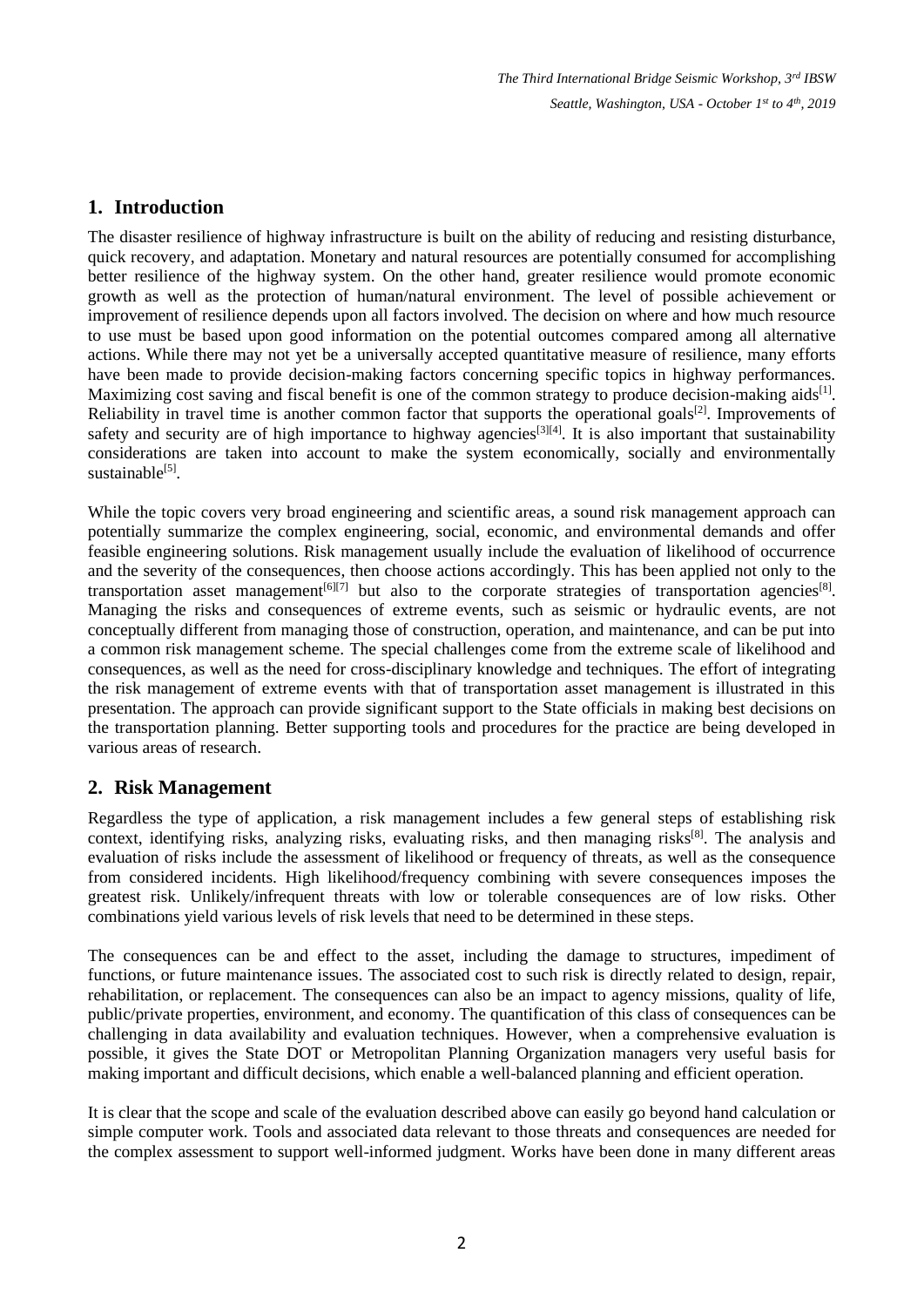each deals with a specific type of threats or consequences. While not comprehensive, those works are already making transportation risk management more achievable.

# **3. Tools and Procedures**

The risk assessment and evaluation concerning extreme events are sometimes more demanding because of the involvement of time scale. Extreme events can have a continuous variation from somewhat infrequent disturbance to very infrequent devastating disasters. A sound evaluation makes use of the hazard data, which include intensity, distribution, frequency, and other significant parameters. This needs to be then translated to the demand for the infrastructure, therefore to evaluate the possibility of damage and function degradation. Direct and indirect loss from the damage or function degradation can then be calculated to provide necessary parameters for making decisions<sup>[\[9\]](#page-3-3)</sup>. FHWA has sponsored the development of the assessment tool for Risk from Earthquake Damage to Roadway Systems (REDARS)<sup>[\[10\]](#page-3-4)</sup> that utilize earthquake scenario data to assess loss from highway operation beyond that comes directly from repair and retrofitting. This is an example of significant computation needed for extreme event risk management that links the threat to the decisionmaking parameters.

#### **4. Current and Future Works**

To support the risk-based management of transportation infrastructure, the Seismic and Multi-Hazard Resilience Program of FHWA promotes resilience against the disruption or damage from extreme natural events or accidental human actions so that bridges can fulfill the key role in the highway transportation network. The program also seeks best strategies to support transportation performance and asset management in addressing extreme events. A framework is being developed to identify the attributes of bridges and structures that support resilience in planning, design, recovery, and adapting. Special attention is given in the preparedness of highway agencies in conducting post-hazard works. Updating of fragility model and applications that support quick risk-based post-hazard inspection/investigation are also underway.

To provide risk-based decision-making support that boost highway system resilience, the program will venture more into characterization of direct and indirect loss from extreme events, risk evaluation procedures/tools considering extreme events, and probabilistic study on structural loads and resistance. Examples that demonstrate the risk-based management of transportation asset and performance management including the effect of extreme events will be provided to enable better life-cycle optimization of transportation infrastructure.

#### **5. References**

<span id="page-2-0"></span>[1] Federal Highway Administration (2016): *Use of Benefit-Cost Analysis by State Departments of Transportation: Report to Congress*,

https://www.fhwa.dot.gov/policy/otps/pubs/bca\_report/senate\_bca\_report\_05172016\_revised.pdf.

- <span id="page-2-1"></span>[2] Sallman D, Flanigan E, Jeannotte K, Hedden C, and Morallos D (2012): *Operations Benefit/Cost Analysis Desk Reference*, FHWA-HOP-12-028, FHWA, Washington DC.
- <span id="page-2-2"></span>[3] Lawrence M, Hachey A, Bahar G, and Gross F (2018): *Highway Safety Benefit-Cost Analysis Guide*, FHWA-SA-18- 001, Washington, DC.
- <span id="page-2-3"></span>[4] American Association of State Highway and Transportation Officials (2011) Bridge Security Guidelines, AASHTO Washington, DC.
- <span id="page-2-4"></span>[5] Federal Highway Administration (2018): INVEST User Guide, https://www.sustainablehighways.org/files/3429.pdf, FHWA, Washington, DC.